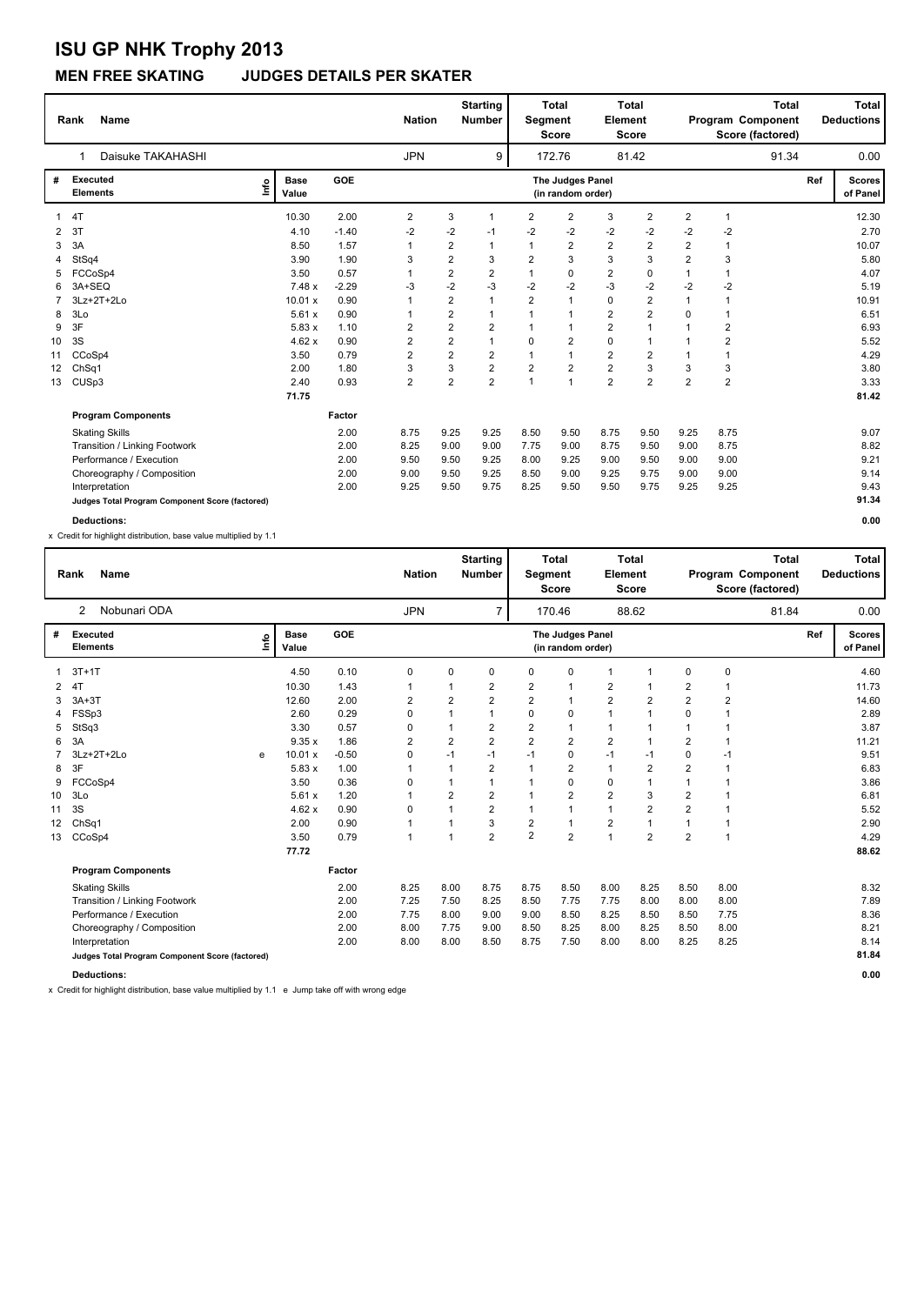#### **MEN FREE SKATING JUDGES DETAILS PER SKATER**

|    | <b>Name</b><br>Rank                             |      |                      |         | <b>Nation</b> |                         | <b>Starting</b><br><b>Number</b> | Segment        | <b>Total</b><br><b>Score</b>          | <b>Element</b> | <b>Total</b><br><b>Score</b> |                | Program Component<br>Score (factored) | <b>Total</b> |     | Total<br><b>Deductions</b> |
|----|-------------------------------------------------|------|----------------------|---------|---------------|-------------------------|----------------------------------|----------------|---------------------------------------|----------------|------------------------------|----------------|---------------------------------------|--------------|-----|----------------------------|
|    | Jeremy ABBOTT<br>3                              |      |                      |         | <b>USA</b>    |                         | 3                                |                | 158.63                                |                | 78.25                        |                |                                       | 80.38        |     | 0.00                       |
| #  | <b>Executed</b><br><b>Elements</b>              | lnfo | <b>Base</b><br>Value | GOE     |               |                         |                                  |                | The Judges Panel<br>(in random order) |                |                              |                |                                       |              | Ref | <b>Scores</b><br>of Panel  |
|    | 3T                                              |      | 4.10                 | $-0.10$ | 0             | 0                       | $\mathbf 0$                      | $\Omega$       | $-1$                                  | 0              | 0                            | $-1$           | 0                                     |              |     | 4.00                       |
| 2  | $3A+3T$                                         |      | 12.60                | 2.00    | 2             | $\overline{\mathbf{c}}$ | $\overline{2}$                   | $\overline{2}$ | $\overline{\mathbf{c}}$               | $\overline{2}$ | $\overline{\mathbf{c}}$      | $\overline{2}$ | $\overline{2}$                        |              |     | 14.60                      |
|    | CSSp4                                           |      | 3.00                 | 0.64    |               | 1                       | $\overline{2}$                   | $\overline{1}$ | $\overline{2}$                        | $\mathbf{1}$   | 1                            | $\mathbf 1$    | 2                                     |              |     | 3.64                       |
|    | $3F+2T$                                         |      | 6.60                 | 0.80    |               | 1                       | $\mathbf{1}$                     | 2              | 1                                     | $\mathbf{1}$   | 0                            | 1              | 2                                     |              |     | 7.40                       |
| 5  | StSq4                                           |      | 3.90                 | 1.40    |               | $\overline{\mathbf{c}}$ | $\overline{2}$                   | $\overline{2}$ | 3                                     | $\mathbf{1}$   | 2                            | 3              | 2                                     |              |     | 5.30                       |
| 6  | 2A                                              |      | 3.30                 | 0.43    |               | 0                       | $\mathbf{1}$                     |                | $\overline{\mathbf{c}}$               | 0              | 0                            | 1              | 2                                     |              |     | 3.73                       |
| 7  | 3A                                              |      | 9.35x                | $-0.14$ | $-1$          | $-1$                    | $\mathbf{1}$                     | 0              | 0                                     | 0              | 0                            | 0              | 0                                     |              |     | 9.21                       |
| 8  | 3S                                              |      | 4.62x                | $-1.40$ | $-2$          | $-2$                    | -2                               | $-2$           | $-2$                                  | $-2$           | $-2$                         | $-1$           | $-2$                                  |              |     | 3.22                       |
| 9  | 3Lz+2T+2T                                       |      | 9.46x                | 0.20    | 0             | 0                       | $\mathbf{1}$                     | $\overline{1}$ | 0                                     | $-1$           | $\Omega$                     | 0              |                                       |              |     | 9.66                       |
| 10 | 3Lo                                             |      | 5.61x                | 0.80    |               | 1                       | $\mathbf{1}$                     | 2              | $\overline{1}$                        | 1              |                              | 1              | $\overline{\mathbf{c}}$               |              |     | 6.41                       |
| 11 | FUS <sub>p4</sub>                               |      | 2.90                 | 0.64    | 1             | 1                       | $\overline{2}$                   | $\overline{1}$ | $\overline{2}$                        | 0              | $\mathbf{1}$                 | 1              | $\overline{2}$                        |              |     | 3.54                       |
| 12 | ChSq1                                           |      | 2.00                 | 1.40    | 2             | $\overline{\mathbf{c}}$ | $\overline{2}$                   | $\overline{2}$ | $\overline{2}$                        | 0              | 2                            | 3              | $\overline{\mathbf{c}}$               |              |     | 3.40                       |
| 13 | CCoSp4                                          |      | 3.50                 | 0.64    | 2             | $\mathbf{1}$            | $\mathbf{1}$                     | $\overline{1}$ | 3                                     | $\overline{1}$ | 1                            | $\mathbf{1}$   | $\overline{\mathbf{c}}$               |              |     | 4.14                       |
|    |                                                 |      | 70.94                |         |               |                         |                                  |                |                                       |                |                              |                |                                       |              |     | 78.25                      |
|    | <b>Program Components</b>                       |      |                      | Factor  |               |                         |                                  |                |                                       |                |                              |                |                                       |              |     |                            |
|    | <b>Skating Skills</b>                           |      |                      | 2.00    | 8.00          | 7.75                    | 8.50                             | 8.25           | 8.25                                  | 7.75           | 8.00                         | 8.25           | 7.50                                  |              |     | 8.04                       |
|    | Transition / Linking Footwork                   |      |                      | 2.00    | 7.00          | 7.50                    | 7.75                             | 8.00           | 8.25                                  | 6.50           | 7.75                         | 8.00           | 7.75                                  |              |     | 7.68                       |
|    | Performance / Execution                         |      |                      | 2.00    | 7.50          | 8.00                    | 8.50                             | 8.50           | 8.50                                  | 7.50           | 8.00                         | 8.25           | 8.00                                  |              |     | 8.11                       |
|    | Choreography / Composition                      |      |                      | 2.00    | 7.25          | 7.75                    | 8.75                             | 8.25           | 9.50                                  | 7.00           | 7.75                         | 8.50           | 8.25                                  |              |     | 8.07                       |
|    | Interpretation                                  |      |                      | 2.00    | 7.75          | 8.00                    | 9.00                             | 8.50           | 9.50                                  | 7.00           | 8.25                         | 8.50           | 8.00                                  |              |     | 8.29                       |
|    | Judges Total Program Component Score (factored) |      |                      |         |               |                         |                                  |                |                                       |                |                              |                |                                       |              |     | 80.38                      |
|    | <b>Deductions:</b>                              |      |                      |         |               |                         |                                  |                |                                       |                |                              |                |                                       |              |     | 0.00                       |

x Credit for highlight distribution, base value multiplied by 1.1

|    | <b>Name</b><br>Rank                             |                          |                      |         | <b>Nation</b>  |              | <b>Starting</b><br><b>Number</b> | Segment        | <b>Total</b><br><b>Score</b>          | Element                 | <b>Total</b><br><b>Score</b> |                |                | <b>Total</b><br>Program Component<br>Score (factored) |     | <b>Total</b><br><b>Deductions</b> |
|----|-------------------------------------------------|--------------------------|----------------------|---------|----------------|--------------|----------------------------------|----------------|---------------------------------------|-------------------------|------------------------------|----------------|----------------|-------------------------------------------------------|-----|-----------------------------------|
|    | Adam RIPPON<br>4                                |                          |                      |         | <b>USA</b>     |              | 6                                |                | 151.46                                |                         | 73.60                        |                |                | 77.86                                                 |     | 0.00                              |
| #  | <b>Executed</b><br><b>Elements</b>              | ١nfo                     | <b>Base</b><br>Value | GOE     |                |              |                                  |                | The Judges Panel<br>(in random order) |                         |                              |                |                |                                                       | Ref | <b>Scores</b><br>of Panel         |
|    | 4T                                              |                          | 10.30                | $-1.86$ | $-1$           | $-2$         | $-2$                             | -2             | $-2$                                  | $-2$                    | $-1$                         | -3             | $-2$           |                                                       |     | 8.44                              |
| 2  | $3A+2T$                                         |                          | 9.80                 | 0.29    | 0              | 0            | 1                                | $\mathbf 1$    | $\mathbf 0$                           | $\mathbf{1}$            | 0                            | $\mathbf 0$    | 0              |                                                       |     | 10.09                             |
| 3  | 3Lo                                             |                          | 5.10                 | 0.80    | 2              | 0            | 2                                | $\overline{2}$ | $\mathbf{1}$                          | $\overline{1}$          | $\mathbf 1$                  | $\mathbf 1$    | 0              |                                                       |     | 5.90                              |
|    | FCCoSp4                                         |                          | 3.50                 | 0.64    | 2              | $\mathbf{1}$ | 2                                | $\overline{2}$ | $\mathbf{1}$                          | $\mathbf{1}$            | 0                            | $\mathbf{1}$   | $\mathbf 1$    |                                                       |     | 4.14                              |
| 5  | CCSp1                                           |                          | 2.00                 | $-0.34$ | $-2$           | $-1$         | 0                                | $-1$           | $-1$                                  | $-2$                    | 0                            | $-1$           | -2             |                                                       |     | 1.66                              |
| 6  | 1A                                              |                          | 1.21x                | $-0.06$ | 0              | 0            | $-1$                             | $-1$           | 0                                     | $-1$                    | 0                            | 0              | 0              |                                                       |     | 1.15                              |
|    | $3F+3T<$                                        | $\overline{\phantom{a}}$ | 9.02 x               | $-0.70$ | 0              | $-1$         | 0                                | $-1$           | $-1$                                  | $-1$                    | $-1$                         | $-2$           | $-2$           |                                                       |     | 8.32                              |
| 8  | StSq3                                           |                          | 3.30                 | 0.71    | 2              | $\mathbf{1}$ | $\overline{2}$                   | $\mathbf{1}$   | $\overline{2}$                        | $\mathbf{1}$            | $\overline{1}$               | $\overline{1}$ | $\overline{2}$ |                                                       |     | 4.01                              |
| 9  | 3Lz+2T+2Lo                                      |                          | 10.01 x              | 0.40    |                | $\mathbf 1$  | $\mathbf{1}$                     | $\mathbf{1}$   | 1                                     | $\mathbf 0$             | 0                            | $-1$           | 0              |                                                       |     | 10.41                             |
| 10 | 3Lz                                             |                          | 6.60x                | 0.60    |                |              |                                  | 1              | $\overline{1}$                        | $\overline{2}$          | 1                            | $-1$           | 0              |                                                       |     | 7.20                              |
| 11 | ChSq1                                           |                          | 2.00                 | 0.80    | 3              | 1            |                                  | $\overline{2}$ | 1                                     | $\overline{1}$          | $\overline{1}$               | $\overline{1}$ | 1              |                                                       |     | 2.80                              |
| 12 | 3S                                              |                          | 4.62x                | 0.50    | 2              | 0            | $\mathbf{1}$                     | $\overline{2}$ | $\mathbf{1}$                          | $\mathbf{1}$            | 0                            | $-1$           | 0              |                                                       |     | 5.12                              |
| 13 | CCoSp4                                          |                          | 3.50                 | 0.86    | $\overline{2}$ | 1            | $\overline{2}$                   | $\overline{2}$ | $\overline{1}$                        | $\overline{\mathbf{c}}$ | 1                            | $\overline{2}$ | $\overline{2}$ |                                                       |     | 4.36                              |
|    |                                                 |                          | 70.96                |         |                |              |                                  |                |                                       |                         |                              |                |                |                                                       |     | 73.60                             |
|    | <b>Program Components</b>                       |                          |                      | Factor  |                |              |                                  |                |                                       |                         |                              |                |                |                                                       |     |                                   |
|    | <b>Skating Skills</b>                           |                          |                      | 2.00    | 8.25           | 7.75         | 8.75                             | 7.75           | 7.50                                  | 7.75                    | 7.75                         | 7.50           | 8.00           |                                                       |     | 7.82                              |
|    | Transition / Linking Footwork                   |                          |                      | 2.00    | 8.00           | 7.75         | 8.25                             | 7.75           | 7.25                                  | 7.00                    | 7.25                         | 7.25           | 7.75           |                                                       |     | 7.57                              |
|    | Performance / Execution                         |                          |                      | 2.00    | 8.50           | 7.75         | 8.75                             | 8.00           | 7.25                                  | 7.25                    | 7.25                         | 7.00           | 8.25           |                                                       |     | 7.75                              |
|    | Choreography / Composition                      |                          |                      | 2.00    | 8.25           | 7.50         | 9.00                             | 8.25           | 7.50                                  | 7.50                    | 7.50                         | 7.50           | 8.00           |                                                       |     | 7.79                              |
|    | Interpretation                                  |                          |                      | 2.00    | 8.50           | 8.00         | 8.50                             | 8.00           | 7.50                                  | 8.00                    | 7.75                         | 7.50           | 8.25           |                                                       |     | 8.00                              |
|    | Judges Total Program Component Score (factored) |                          |                      |         |                |              |                                  |                |                                       |                         |                              |                |                |                                                       |     | 77.86                             |
|    | <b>Deductions:</b>                              |                          |                      |         |                |              |                                  |                |                                       |                         |                              |                |                |                                                       |     | 0.00                              |

< Under-rotated jump x Credit for highlight distribution, base value multiplied by 1.1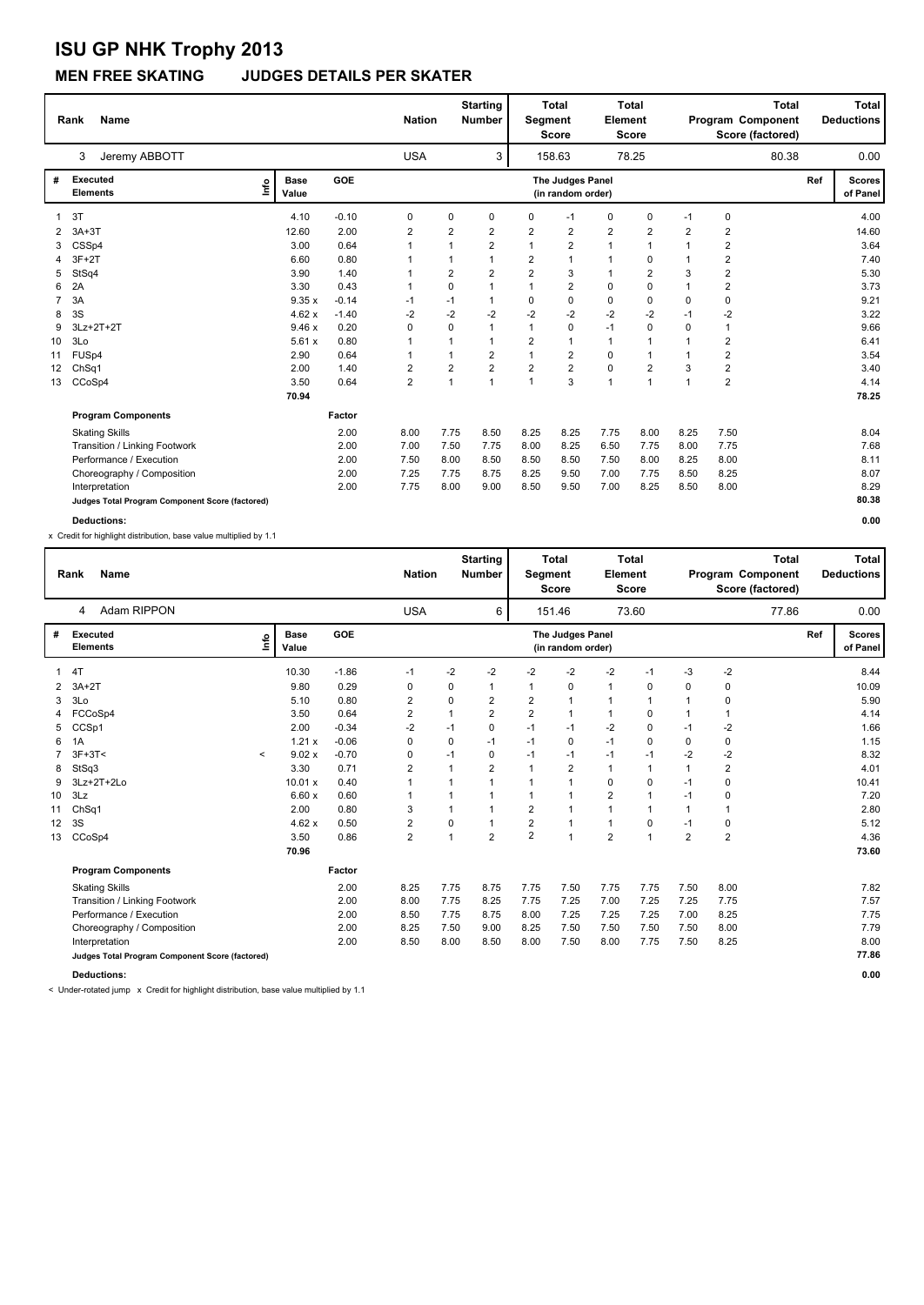### **MEN FREE SKATING JUDGES DETAILS PER SKATER**

|                   | <b>Name</b><br>Rank                             |                      |         | <b>Nation</b> |      | <b>Starting</b><br><b>Number</b> | Segment     | <b>Total</b><br><b>Score</b>          | Element        | <b>Total</b><br><b>Score</b> |             | <b>Total</b><br>Program Component<br>Score (factored) |     | Total<br><b>Deductions</b> |
|-------------------|-------------------------------------------------|----------------------|---------|---------------|------|----------------------------------|-------------|---------------------------------------|----------------|------------------------------|-------------|-------------------------------------------------------|-----|----------------------------|
|                   | Konstantin MENSHOV<br>5                         |                      |         | <b>RUS</b>    |      | 1                                |             | 147.75                                |                | 78.19                        |             | 69.56                                                 |     | 0.00                       |
| #                 | <b>Executed</b><br>١nf٥<br><b>Elements</b>      | <b>Base</b><br>Value | GOE     |               |      |                                  |             | The Judges Panel<br>(in random order) |                |                              |             |                                                       | Ref | <b>Scores</b><br>of Panel  |
|                   | 4T                                              | 10.30                | 1.86    | 2             | 2    | $\overline{2}$                   | 2           | $\overline{2}$                        | 2              |                              | 1           | $\overline{\mathbf{c}}$                               |     | 12.16                      |
|                   | $4T+2T$                                         | 11.60                | 0.57    | 0             | 0    | $\mathbf 1$                      | 1           | 1                                     | 1              | 0                            | 0           | 1                                                     |     | 12.17                      |
| 3                 | 2A                                              | 3.30                 | 0.00    | 0             | 0    | 0                                | $\Omega$    | 0                                     | 0              | 0                            | $\Omega$    | 0                                                     |     | 3.30                       |
| 4                 | 3Lz                                             | 6.00                 | 0.50    | 0             | 1    | 1                                | $\mathbf 0$ | 1                                     | $\mathbf{1}$   | 0                            | 1           | 1                                                     |     | 6.50                       |
|                   | $3A+2T$                                         | 9.80                 | 0.86    | 0             | 0    | $\mathbf 1$                      |             | 1                                     | $\mathbf{1}$   | 1                            | 1           |                                                       |     | 10.66                      |
| 6                 | FSSp4                                           | 3.00                 | 0.29    | 0             | 0    | 0                                |             | 1                                     | 1              | 0                            | 1           |                                                       |     | 3.29                       |
|                   | 3S                                              | 4.62x                | 0.00    | 0             | 0    | $\mathbf 0$                      | $\mathbf 0$ | 0                                     | $\mathbf{1}$   | 0                            | 0           | 0                                                     |     | 4.62                       |
| 8                 | 3Lo+2T+2T                                       | 8.47 x               | 0.40    | 0             | 0    | $\Omega$                         |             | 1                                     | $\mathbf{1}$   |                              | -1          | 0                                                     |     | 8.87                       |
| 9                 | FCCoSp3                                         | 3.00                 | $-0.04$ | 0             | 0    | $-1$                             | $\Omega$    | $\mathbf 0$                           | $\mathbf 0$    | 0                            | $-1$        | 0                                                     |     | 2.96                       |
| 10                | StSq3                                           | 3.30                 | 0.29    | 0             | 1    | $\mathbf{1}$                     | 0           | $\overline{1}$                        | $\mathbf{1}$   | 0                            | 0           |                                                       |     | 3.59                       |
| 11                | 3T                                              | 4.51 x               | $-0.90$ | $-1$          | $-1$ | $-1$                             | $-2$        | $-2$                                  | $-1$           | $-1$                         | $-2$        | $-1$                                                  |     | 3.61                       |
| $12 \overline{ }$ | CCoSp4                                          | 3.50                 | 0.36    | 1             | 1    | $\mathbf{1}$                     | 0           | $\mathbf 0$                           | $\mathbf{1}$   | 1                            | $\Omega$    | 1                                                     |     | 3.86                       |
| 13                | Ch <sub>Sq1</sub>                               | 2.00                 | 0.60    | $\mathbf{1}$  | 1    | $\mathbf{1}$                     | 1           | $\overline{1}$                        | $\overline{1}$ | 0                            | $\mathbf 0$ | 1                                                     |     | 2.60                       |
|                   |                                                 | 73.40                |         |               |      |                                  |             |                                       |                |                              |             |                                                       |     | 78.19                      |
|                   | <b>Program Components</b>                       |                      | Factor  |               |      |                                  |             |                                       |                |                              |             |                                                       |     |                            |
|                   | <b>Skating Skills</b>                           |                      | 2.00    | 7.00          | 7.50 | 6.75                             | 7.25        | 7.00                                  | 7.25           | 7.00                         | 7.25        | 7.25                                                  |     | 7.14                       |
|                   | Transition / Linking Footwork                   |                      | 2.00    | 6.75          | 6.50 | 6.50                             | 7.00        | 6.25                                  | 7.00           | 5.75                         | 6.75        | 6.75                                                  |     | 6.64                       |
|                   | Performance / Execution                         |                      | 2.00    | 7.25          | 7.50 | 6.75                             | 7.50        | 6.75                                  | 7.25           | 6.75                         | 7.00        | 7.00                                                  |     | 7.07                       |
|                   | Choreography / Composition                      |                      | 2.00    | 6.50          | 7.00 | 7.00                             | 7.25        | 6.50                                  | 7.00           | 6.25                         | 7.25        | 7.00                                                  |     | 6.89                       |
|                   | Interpretation                                  |                      | 2.00    | 7.00          | 7.50 | 7.00                             | 7.25        | 6.50                                  | 7.25           | 6.25                         | 7.00        | 7.25                                                  |     | 7.04                       |
|                   | Judges Total Program Component Score (factored) |                      |         |               |      |                                  |             |                                       |                |                              |             |                                                       |     | 69.56                      |
|                   | <b>Deductions:</b>                              |                      |         |               |      |                                  |             |                                       |                |                              |             |                                                       |     | 0.00                       |

x Credit for highlight distribution, base value multiplied by 1.1

|    | <b>Name</b><br>Rank                             |       |                      |         | <b>Nation</b> |                         | <b>Starting</b><br><b>Number</b> | Segment        | <b>Total</b><br><b>Score</b>          | Element                 | <b>Total</b><br>Score   |                | Program Component<br>Score (factored) | <b>Total</b> |     | <b>Total</b><br><b>Deductions</b> |
|----|-------------------------------------------------|-------|----------------------|---------|---------------|-------------------------|----------------------------------|----------------|---------------------------------------|-------------------------|-------------------------|----------------|---------------------------------------|--------------|-----|-----------------------------------|
|    | <b>Takahito MURA</b><br>6                       |       |                      |         | <b>JPN</b>    |                         | 5                                |                | 147.25                                |                         | 72.75                   |                |                                       | 74.50        |     | 0.00                              |
| #  | <b>Executed</b><br><b>Elements</b>              | Linfo | <b>Base</b><br>Value | GOE     |               |                         |                                  |                | The Judges Panel<br>(in random order) |                         |                         |                |                                       |              | Ref | <b>Scores</b><br>of Panel         |
|    | 4T                                              |       | 10.30                | $-1.57$ | -3            | $-1$                    | $-2$                             | $-1$           | $-2$                                  | $-2$                    | $-1$                    | $-1$           | $-2$                                  |              |     | 8.73                              |
| 2  | $3Lz + 3T$                                      |       | 10.10                | 0.70    |               | 1                       | 1                                | $\overline{2}$ | 1                                     | $\mathbf{1}$            | 0                       | 1              |                                       |              |     | 10.80                             |
| 3  | 3A                                              |       | 8.50                 | 1.29    | 0             | $\overline{\mathbf{c}}$ | 1                                | $\overline{2}$ | $\overline{1}$                        | $\overline{\mathbf{c}}$ |                         | 2              | 0                                     |              |     | 9.79                              |
|    | CCSp3                                           |       | 2.80                 | 0.64    | 2             | $\overline{\mathbf{c}}$ | $\mathbf 1$                      |                | 0                                     | $\overline{2}$          | 0                       | $\overline{2}$ |                                       |              |     | 3.44                              |
| 5  | 3Lo                                             |       | 5.10                 | 0.60    | 0             | $\overline{\mathbf{c}}$ | $\mathbf{1}$                     |                | 1                                     | 1                       | 0                       |                |                                       |              |     | 5.70                              |
| 6  | $3A+2T$                                         |       | 10.78 x              | 1.43    |               | $\overline{2}$          | $\overline{2}$                   |                | 1                                     | 1                       | $\overline{\mathbf{c}}$ | $\overline{2}$ |                                       |              |     | 12.21                             |
|    | StSq3                                           |       | 3.30                 | 0.64    | 2             | $\mathbf{1}$            | $\overline{2}$                   |                | $\overline{1}$                        | 1                       | $\mathbf{1}$            | $\overline{2}$ |                                       |              |     | 3.94                              |
| 8  | $3S+2T$                                         |       | 6.05x                | 0.60    |               | 1                       | $\mathbf{1}$                     | $\mathbf 1$    | $\overline{2}$                        | 0                       | 1                       | 1              | 0                                     |              |     | 6.65                              |
|    | CCoSp4                                          |       | 3.50                 | 0.21    | 0             | 1                       | 1                                |                | 0                                     | 0                       | 0                       | 1              | 0                                     |              |     | 3.71                              |
| 10 | 2Lz<<                                           | <<    | 0.66x                | $-0.29$ | -3            | $-3$                    | -3                               | -3             | $-3$                                  | $-3$                    | $-2$                    | $-2$           | $-3$                                  |              |     | 0.37                              |
| 11 | 3F<                                             | e     | 4.07x                | $-1.90$ | -3            | $-3$                    | $-3$                             | $-3$           | $-2$                                  | $-3$                    | $-2$                    | $-2$           | $-3$                                  |              |     | 2.17                              |
| 12 | FSSp3                                           |       | 2.60                 | 0.14    |               | 0                       | $\mathbf 0$                      | $\overline{1}$ | 0                                     | 0                       | $\mathbf 0$             | 1              | $-1$                                  |              |     | 2.74                              |
| 13 | ChSq1                                           |       | 2.00                 | 0.50    | 1             | 0                       | $\mathbf 0$                      | 1              | 1                                     | $\mathbf{1}$            | 1                       | $\overline{2}$ | 0                                     |              |     | 2.50                              |
|    |                                                 |       | 69.76                |         |               |                         |                                  |                |                                       |                         |                         |                |                                       |              |     | 72.75                             |
|    | <b>Program Components</b>                       |       |                      | Factor  |               |                         |                                  |                |                                       |                         |                         |                |                                       |              |     |                                   |
|    | <b>Skating Skills</b>                           |       |                      | 2.00    | 8.25          | 7.75                    | 7.75                             | 7.50           | 8.00                                  | 7.25                    | 7.50                    | 7.75           | 7.50                                  |              |     | 7.68                              |
|    | Transition / Linking Footwork                   |       |                      | 2.00    | 7.25          | 6.75                    | 7.50                             | 7.25           | 7.00                                  | 7.00                    | 7.00                    | 7.75           | 6.75                                  |              |     | 7.11                              |
|    | Performance / Execution                         |       |                      | 2.00    | 7.75          | 7.25                    | 7.50                             | 7.50           | 7.75                                  | 7.75                    | 7.00                    | 8.00           | 7.00                                  |              |     | 7.50                              |
|    | Choreography / Composition                      |       |                      | 2.00    | 8.00          | 7.00                    | 7.50                             | 7.50           | 8.00                                  | 7.25                    | 7.25                    | 8.00           | 6.75                                  |              |     | 7.50                              |
|    | Interpretation                                  |       |                      | 2.00    | 8.00          | 6.75                    | 7.25                             | 7.25           | 7.75                                  | 7.50                    | 7.25                    | 7.75           | 7.50                                  |              |     | 7.46                              |
|    | Judges Total Program Component Score (factored) |       |                      |         |               |                         |                                  |                |                                       |                         |                         |                |                                       |              |     | 74.50                             |
|    | <b>Deductions:</b>                              |       |                      |         |               |                         |                                  |                |                                       |                         |                         |                |                                       |              |     | 0.00                              |

< Under-rotated jump << Downgraded jump x Credit for highlight distribution, base value multiplied by 1.1 e Jump take off with wrong edge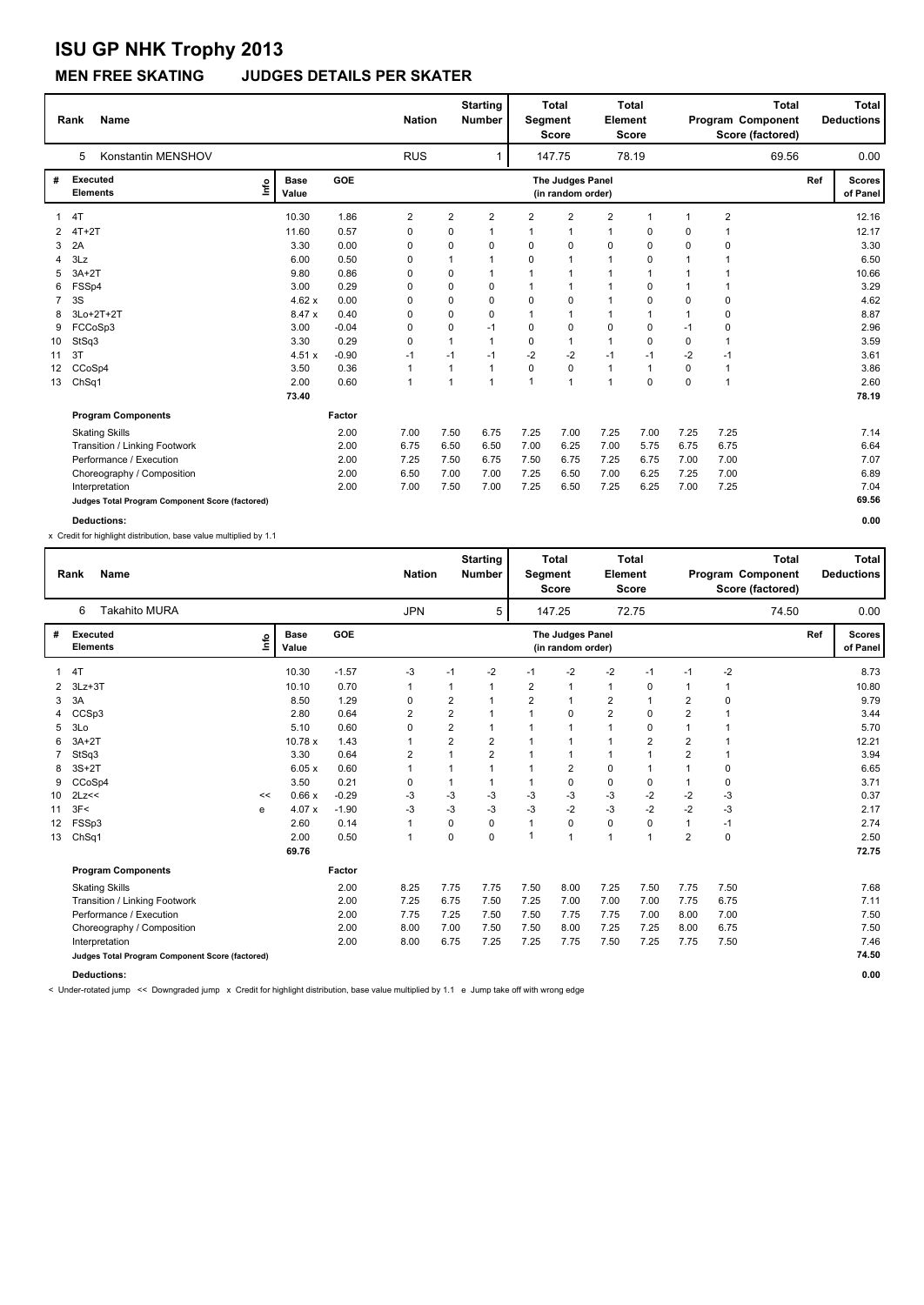### **MEN FREE SKATING JUDGES DETAILS PER SKATER**

|    | <b>Name</b><br>Rank                             |         |                      |         | <b>Nation</b> |                | <b>Starting</b><br><b>Number</b> | Segment      | <b>Total</b><br><b>Score</b>          | <b>Element</b> | <b>Total</b><br><b>Score</b> |                | <b>Total</b><br>Program Component<br>Score (factored) |     | <b>Total</b><br><b>Deductions</b> |
|----|-------------------------------------------------|---------|----------------------|---------|---------------|----------------|----------------------------------|--------------|---------------------------------------|----------------|------------------------------|----------------|-------------------------------------------------------|-----|-----------------------------------|
|    | Max AARON<br>$\overline{7}$                     |         |                      |         | <b>USA</b>    |                | 2                                |              | 147.14                                |                | 78.20                        |                | 68.94                                                 |     | 0.00                              |
| #  | <b>Executed</b><br><b>Elements</b>              | lnfo    | <b>Base</b><br>Value | GOE     |               |                |                                  |              | The Judges Panel<br>(in random order) |                |                              |                |                                                       | Ref | <b>Scores</b><br>of Panel         |
|    | 4T                                              |         | 10.30                | $-1.00$ | -1            | $-1$           | $-2$                             | $-2$         | 0                                     | $-1$           | 0                            | $-2$           | 0                                                     |     | 9.30                              |
| 2  | 4S                                              |         | 10.50                | $-2.00$ | -1            | $-2$           | $-2$                             | -3           | $-2$                                  | 0              | -3                           | $-2$           | $-2$                                                  |     | 8.50                              |
| 3  | 3Lo                                             |         | 5.10                 | 0.40    | 0             | 1              | 0                                | 1            | 1                                     | 1              | $\mathbf 1$                  | 0              | 0                                                     |     | 5.50                              |
|    | FCCoSp4                                         |         | 3.50                 | 0.07    | 0             | 1              | 0                                | $\Omega$     | $\Omega$                              | 0              | $\Omega$                     | 1              | $\Omega$                                              |     | 3.57                              |
| 5  | StSq3                                           |         | 3.30                 | 0.43    |               | 1              | 0                                |              | 1                                     |                |                              |                | 0                                                     |     | 3.73                              |
| 6  | FCSSp4                                          |         | 3.00                 | 0.36    |               | 1              | $\Omega$                         | $\Omega$     | 1                                     | 1              |                              | $\overline{2}$ | $-1$                                                  |     | 3.36                              |
| 7  | 2S                                              |         | 1.43x                | 0.03    | 0             | $\Omega$       | 0                                | $\Omega$     | $-1$                                  | 1              | 1                            | 0              | 0                                                     |     | 1.46                              |
| 8  | $3A+2T$                                         |         | 10.78 x              | $-0.43$ | 0             | 1              | $-1$                             | 0            | $-1$                                  | 0              | $-1$                         | $-1$           | 0                                                     |     | 10.35                             |
| 9  | 3Lz+1Lo<+3S                                     | $\,<\,$ | 11.66 x              | $-1.80$ | $-2$          | $-2$           | $-3$                             | $-2$         | $-3$                                  | $-3$           | $-3$                         | $-2$           | -3                                                    |     | 9.86                              |
| 10 | 3A                                              |         | 9.35x                | 0.57    | 0             | 1              | $\overline{1}$                   | 1            | $\mathbf 0$                           | $\mathbf{1}$   | $-1$                         | $\Omega$       | 1                                                     |     | 9.92                              |
| 11 | ChSq1                                           |         | 2.00                 | 0.40    | 0             | $\overline{2}$ | $\Omega$                         | $\mathbf{1}$ | $\Omega$                              | 0              | 1                            | 1              | 1                                                     |     | 2.40                              |
| 12 | $3F+2T$                                         | е       | 7.26x                | $-0.80$ | $-1$          | $-1$           | $-1$                             | $-2$         | $-1$                                  | 0              | $-1$                         | $-2$           | $-1$                                                  |     | 6.46                              |
| 13 | CCoSp4                                          |         | 3.50                 | 0.29    | 0             | 1              | $\overline{1}$                   | $\mathbf 0$  | $\overline{1}$                        | 0              | 1                            | 0              | 1                                                     |     | 3.79                              |
|    |                                                 |         | 81.68                |         |               |                |                                  |              |                                       |                |                              |                |                                                       |     | 78.20                             |
|    | <b>Program Components</b>                       |         |                      | Factor  |               |                |                                  |              |                                       |                |                              |                |                                                       |     |                                   |
|    | <b>Skating Skills</b>                           |         |                      | 2.00    | 7.25          | 7.50           | 7.25                             | 7.25         | 7.25                                  | 7.25           | 7.50                         | 7.25           | 7.25                                                  |     | 7.29                              |
|    | Transition / Linking Footwork                   |         |                      | 2.00    | 6.25          | 6.25           | 6.75                             | 6.75         | 6.50                                  | 6.50           | 6.75                         | 6.75           | 6.75                                                  |     | 6.61                              |
|    | Performance / Execution                         |         |                      | 2.00    | 6.50          | 7.25           | 7.25                             | 6.50         | 6.75                                  | 6.75           | 7.00                         | 7.25           | 7.00                                                  |     | 6.93                              |
|    | Choreography / Composition                      |         |                      | 2.00    | 6.25          | 7.00           | 6.75                             | 6.25         | 7.00                                  | 6.75           | 7.25                         | 7.50           | 7.25                                                  |     | 6.89                              |
|    | Interpretation                                  |         |                      | 2.00    | 6.50          | 6.50           | 7.00                             | 6.75         | 6.75                                  | 6.50           | 6.75                         | 7.25           | 7.00                                                  |     | 6.75                              |
|    | Judges Total Program Component Score (factored) |         |                      |         |               |                |                                  |              |                                       |                |                              |                |                                                       |     | 68.94                             |
|    | <b>Deductions:</b>                              |         |                      |         |               |                |                                  |              |                                       |                |                              |                |                                                       |     | 0.00                              |

< Under-rotated jump x Credit for highlight distribution, base value multiplied by 1.1 e Jump take off with wrong edge

|    | <b>Name</b><br>Rank                             |                              |         | <b>Nation</b> |                | <b>Starting</b><br><b>Number</b> | <b>Total</b><br>Segment<br><b>Score</b> |                                       | Element        | <b>Total</b><br><b>Score</b> |                | <b>Total</b><br>Program Component<br>Score (factored) |     | <b>Total</b><br><b>Deductions</b> |
|----|-------------------------------------------------|------------------------------|---------|---------------|----------------|----------------------------------|-----------------------------------------|---------------------------------------|----------------|------------------------------|----------------|-------------------------------------------------------|-----|-----------------------------------|
|    | Javier FERNANDEZ<br>8                           |                              |         | <b>ESP</b>    |                | 8                                |                                         | 145.67                                |                | 66.03                        |                | 80.64                                                 |     | $-1.00$                           |
| #  | <b>Executed</b><br><b>Elements</b>              | <b>Base</b><br>١nfo<br>Value | GOE     |               |                |                                  |                                         | The Judges Panel<br>(in random order) |                |                              |                |                                                       | Ref | <b>Scores</b><br>of Panel         |
|    | 3T                                              | 4.10                         | 0.10    | 0             |                | -1                               | $\Omega$                                | $\Omega$                              | $\mathbf 0$    | 0                            | 0              | 0                                                     |     | 4.20                              |
| 2  | $4S+3T$                                         | 14.60                        | 1.29    | 0             | $\overline{2}$ | 1                                |                                         | 2                                     | $\overline{2}$ |                              | 1              |                                                       |     | 15.89                             |
| 3  | 3A                                              | 8.50                         | $-0.14$ | $-1$          | 1              | 0                                | $\mathbf 0$                             | 0                                     | $\mathbf 0$    | 0                            | $-1$           | 0                                                     |     | 8.36                              |
|    | CSSp4                                           | 3.00                         | 0.36    | -1            | 1              | 0                                |                                         | 1                                     | 0              | 0                            | 1              |                                                       |     | 3.36                              |
| 5  | StSq3                                           | 3.30                         | 0.71    |               | 2              | $\overline{2}$                   | $\overline{\mathbf{c}}$                 | $\overline{1}$                        | 2              |                              |                |                                                       |     | 4.01                              |
| 6  | 3S                                              | 4.62x                        | $-0.40$ | $-1$          | $-1$           | $\mathbf 0$                      | $\Omega$                                | $-1$                                  | $-1$           | 0                            | $-1$           | 0                                                     |     | 4.22                              |
|    | $2Lz+2T$                                        | 3.74x                        | 0.00    | 0             | 0              | $\mathbf{1}$                     | $\Omega$                                | 0                                     | 0              | 0                            | $\Omega$       | 0                                                     |     | 3.74                              |
| 8  | 3Lo                                             | 5.61x                        | $-2.00$ | -3            | $-2$           | $-2$                             | $-3$                                    | $-3$                                  | $-3$           | $-3$                         | $-3$           | $-3$                                                  |     | 3.61                              |
| 9  | 3F+1Lo+2S                                       | 7.81x                        | $-0.20$ | 0             | $-1$           | 0                                | $\Omega$                                | 0                                     | 0              | $-2$                         | $-1$           | 0                                                     |     | 7.61                              |
| 10 | Ch <sub>Sq1</sub>                               | 2.00                         | 1.30    | 2             | $\overline{2}$ | $\overline{2}$                   | 2                                       | $\overline{2}$                        | 2              | 1                            | $\overline{2}$ | 1                                                     |     | 3.30                              |
| 11 | 2S                                              | 1.43x                        | 0.00    | 0             | 0              | $\Omega$                         | $\Omega$                                | 0                                     | 0              | $-1$                         | $\Omega$       | 0                                                     |     | 1.43                              |
| 12 | FCCoSp3                                         | 3.00                         | $-0.13$ | 0             | $-1$           | $-1$                             | $\Omega$                                | 0                                     | 0              | $-1$                         | $-1$           | 0                                                     |     | 2.87                              |
| 13 | CCoSp3                                          | 3.00                         | 0.43    | 1             | 1              | $\mathbf{1}$                     | 1                                       | $\overline{1}$                        | $\overline{1}$ | $\mathbf 0$                  | $\mathbf 0$    | 1                                                     |     | 3.43                              |
|    |                                                 | 64.71                        |         |               |                |                                  |                                         |                                       |                |                              |                |                                                       |     | 66.03                             |
|    | <b>Program Components</b>                       |                              | Factor  |               |                |                                  |                                         |                                       |                |                              |                |                                                       |     |                                   |
|    | <b>Skating Skills</b>                           |                              | 2.00    | 8.25          | 8.25           | 8.50                             | 8.50                                    | 8.00                                  | 8.25           | 8.25                         | 7.75           | 8.50                                                  |     | 8.29                              |
|    | Transition / Linking Footwork                   |                              | 2.00    | 8.00          | 8.00           | 8.25                             | 8.00                                    | 8.25                                  | 7.50           | 7.25                         | 8.00           | 8.00                                                  |     | 7.96                              |
|    | Performance / Execution                         |                              | 2.00    | 7.75          | 7.75           | 8.00                             | 8.00                                    | 8.50                                  | 7.50           | 7.75                         | 6.50           | 7.75                                                  |     | 7.79                              |
|    | Choreography / Composition                      |                              | 2.00    | 8.50          | 8.25           | 9.00                             | 8.25                                    | 8.25                                  | 8.00           | 8.00                         | 7.75           | 8.25                                                  |     | 8.21                              |
|    | Interpretation                                  |                              | 2.00    | 7.75          | 7.75           | 8.50                             | 8.25                                    | 8.50                                  | 8.00           | 8.00                         | 7.50           | 8.25                                                  |     | 8.07                              |
|    | Judges Total Program Component Score (factored) |                              |         |               |                |                                  |                                         |                                       |                |                              |                |                                                       |     | 80.64                             |
|    | <b>Deductions:</b>                              | Falls:                       | $-1.00$ |               |                |                                  |                                         |                                       |                |                              |                |                                                       |     | $-1.00$                           |

x Credit for highlight distribution, base value multiplied by 1.1